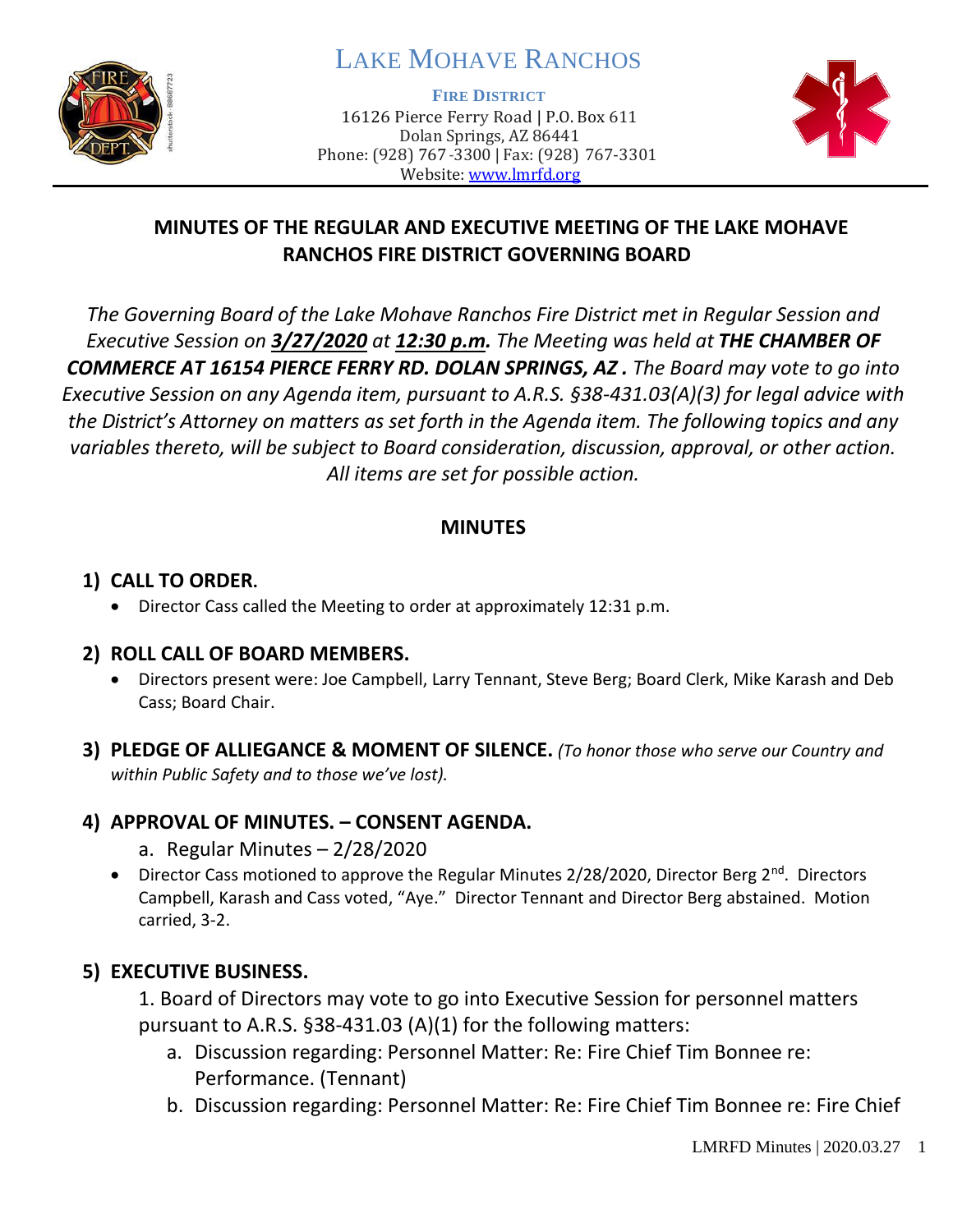# Contract. (Cass)

- Director Cass read aloud Item 5 and the contents. Director Berg motioned to enter Executive Session for the items as presented. Director Tennant 2<sup>nd</sup>. Directors Berg, Tennant, Karash, Campbell and Cass voted, "Aye." Motion carried, unanimously.
- Executive Session began at approximately 12:36 p.m.
- Executive Session ended at approximately 1:54 p.m.
- Public Session reconvened at approximately 2:00 p.m.

# **6) REPORTS.**

a. **CHIEF'S REPORT.** *(The governing body may not propose, discuss, deliberate or take legal action on this matter unless the specific matter is properly noticed for legal action. Therefore, action taken as a result of the Chief's report will be limited to directing staff to study the matter or scheduling the matter for further consideration and discussion at a later date. (A.R.S. 38-431.02.K.)* Chief Bonnee provided the Chief's Report:

#### **RUN REPORT:**

AMR TRANSPORTS: 0 CHIEF CALL-OUT AFTER HOURS: 3 EMS TRANSPORTS: 48 REFUSALS: 8 PUBLIC ASSISTS: 10 FIRE CALLS: 9 HWY 93 CALLS: 8 MUTUAL AID CALL STRUCTURE FIRE: 1 *TOTAL: 87*

#### **MEETINGS/CONFERENCES/TRAININGS:**

FEB 5- BLACKOUT DRILLS SEARCH AND RESCUE DRILLS FEB 11- KRMC EMS RUN REVIEW

FEB 27- MCFOA MEETING

#### **DISTRICT PROPERTIES:**

NOTHING TO REPORT

#### **DISTRICT VEHICLES:**

A-1186-: WENT TO THE SHOP FOR REPAIR ON THE TRANSMISSION A-1163-: WENT TO THE SHOP FOR INJECTOR DIAGNOSIS

#### **PROJECTS IN THE WORKS**:

2019 AFG GRANT SUBMITTED FOR A TOTAL OF \$ 219,736 FOR NEW SCBA'S HOMELAND SECURITY GRANT WAS SUBMITTED FOR NEW PORTABLE AND HANDHELD RADIOS JOB DESCRIPTIONS, SOG'S, AND SOP'S STILL IN PROGRESS BUDGET PREPARATIONS ONGOING FROM JANUARY TO CURRENT **OTHER**: REBEL FUEL CREDIT APPLICATION WAS ACCEPTED AND REBEL FUEL IS GETTING A TANK AND SET UP SCHEDULED FOR OUR OWN FUEL TANK.

STATE SURPLUS OFFERED US A NEWER TYPE 6 BRUSH TRUCK IN WORKING ORDER

*Lake Mohave Ranchos Fire District March 27, 2020 Board Meeting* 

*Continuation of Chief's Report* 

*I'd like to address the misinformation given on Social Media regarding our Fire District.*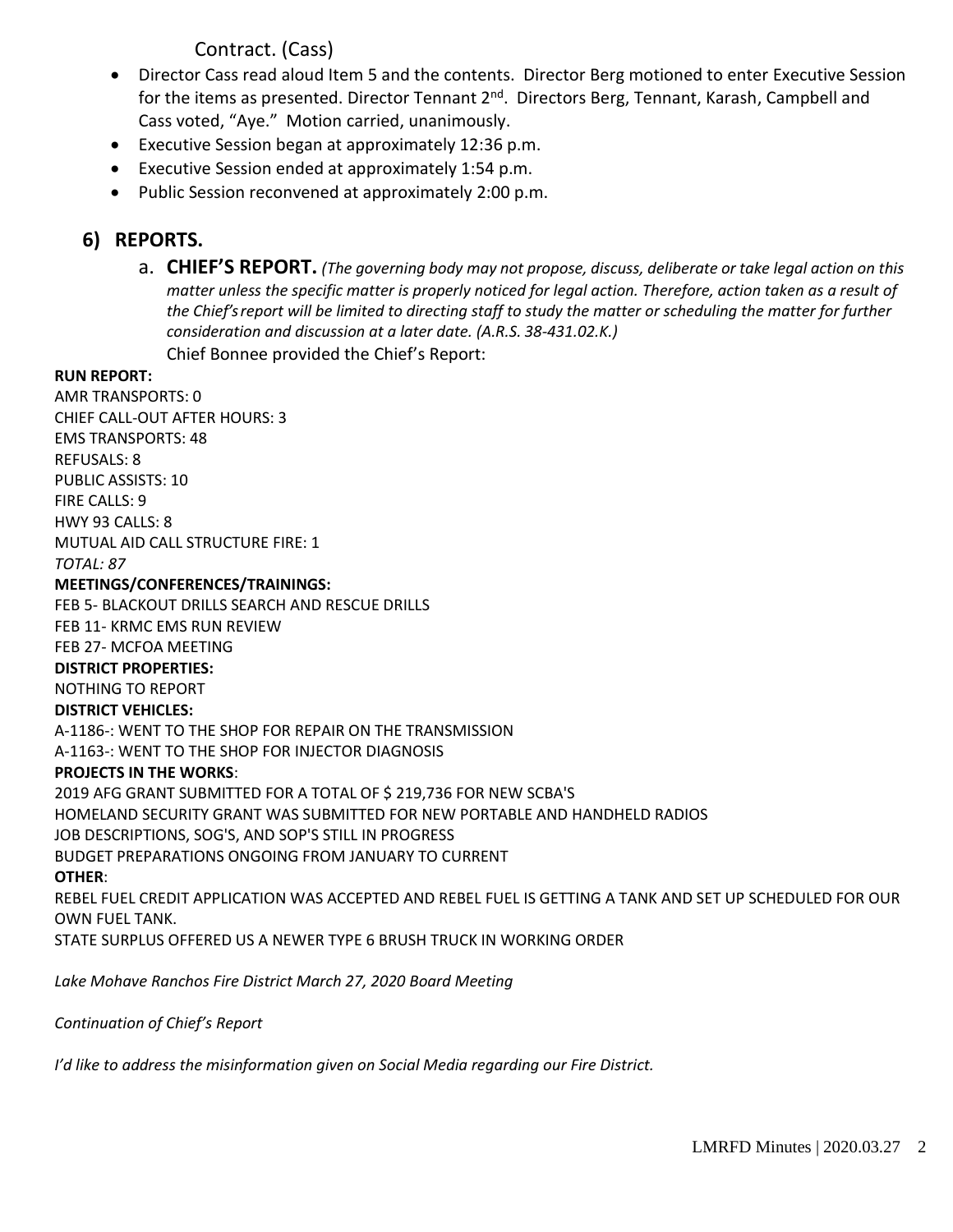*Many have given advice for changes within the District. However, we all need to realize that our district runs on a limited budget. The priority of one not does not always follow the actual need. Protocol is determined within, not by the directions of other states or counties.* 

*HAM radios do not fall within our budget, and no other agency we have an IGA with utilizes HAM radios. This is something that could be a possibility in the future.* 

*As to the requirements as a Chief under KRMC, which has been documented, a Chief is required to be a medic due to the necessity of types of medications for certain responses.* 

*Our Medics, EMTS, and Fire Fighters are all certified. They are drug tested, have background checks along with continued training provided. These tests are done during training and upon application of service. If fingerprint cards are not returned, that person is limited in responding, if even called. Training with all tools and PPE/apparel is required. Those with no certification do not require SCBA testing nor are provided* 

*one. That also applies to driving any apparatus the District owns. Updated training for this was provided fall of 2019, those that did not pass could not drive an engine, only a water tender to supply those on the line.* 

*Addressing back up: (fire, catastrophic events, multiple accidents, mass casualties, etc.) there is an IGA / Inter Agency Agreement. This agreement is separate from the IGA for dispatch with Kingman.* 

*The cost of response is determined by the State, however a public assist, blood pressure check etc. is not charged to our community.* 

*It is time that our Community has the facts rather than the misinformation from outside persons (rumors, etc.).* 

*If anyone has a question related to the operations of our fire or ems, please feel free to contact me.* 

#### *Tim Bonnee, Fire Chief*

### b. **FINANCIAL REPORT(S).**

- *1.* Review and approval: February 2020 Financial Report(s). *(The financial report(s) are to be reviewed and approved by the Board).* (Administration)
	- Ms. Jackson presented the financials as prepared by the Financial Clerk, going through in detail with the Board for review. Total Warrant income \$14,594.22, the Ambulance Income \$18,277.87, for total month revenue combined \$32,872.09. Director Cass motioned to approve the February 2020 Financials, Director Campbell 2<sup>nd</sup>. Directors Campbell, Berg, Karash, Tennant and Cass voted, "Aye." Motion carried, unanimously.
- **7) EXECUTIVE BUSINESS.** *(Lake Mohave Ranchos Fire District Governing Board public action section on matters held in Executive Session).*
	- a. Discussion and possible action regarding: Performance re: Fire Chief. (Board)
		- No action.
	- b. Discussion and possible action regarding: Fire Chief Contract re: possible changes to Fire Chief Contract re: terms/conditions. (Board)
		- No action.

### **8) REGULAR BUSINESS.**

a. Discussion and possible action regarding: Draft Budget re: Option 1, Option 2 and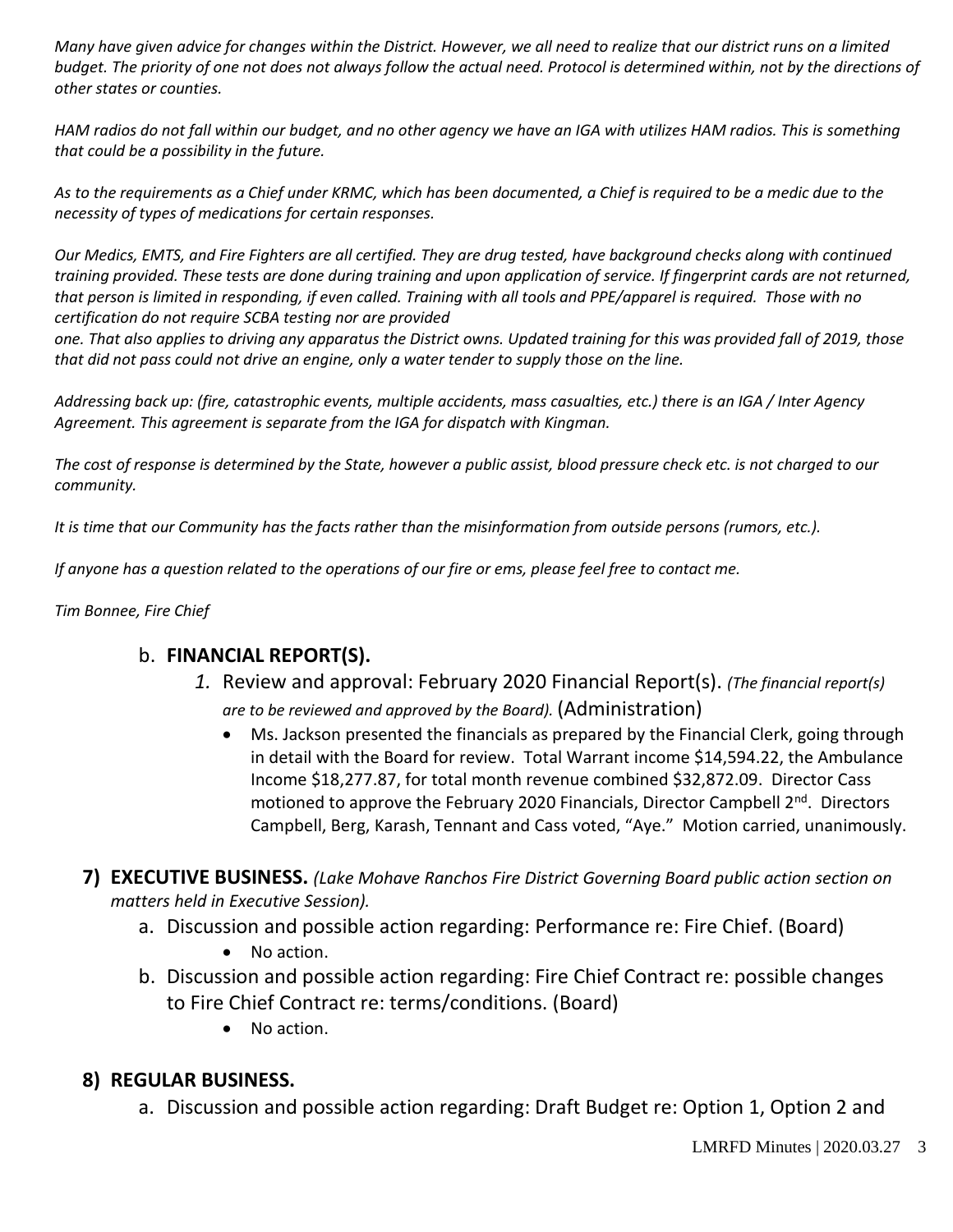Option 3 for Fiscal Year's 20/21, 21/22 and 22/23 re: possible revisions. (Administration)

- Review of the draft budget options was present and reviewed by Administration and the Board. No action.
- b. Discussion and possible action regarding: Review of Full-Time Suppression positions, review of hiring freeze for Suppression and scheduling re: possible changes. (Cass)
	- Discussion ensued regarding adding and additional FT FF/EMT. Director Cass motioned to rescind the motion from 2/28/2020 Meeting, to remove the 3<sup>rd</sup> FT FF/EMT position, Director Berg 2<sup>nd</sup>. Discussion ensued regarding suppression staffing levels. Directors Campbell, Karash, Berg and Cass voted, "Aye." Director Tennant abstained. Motion carried, 4-1.
- c. Discussion and possible action regarding: Review of fuel costs, fuel tank monthly rental, installation and insurance coverage re: possible changes. (Cass)
	- Director Cass noted the County was shut down until the  $15<sup>th</sup>$  for inspections and other information. Review of the grades of fuel being used were gone over. Director Cass motioned to rescind the motion for the fuel tank in January Meeting Item J, continue with WEX Bank, and the only fuel grades approved are regular unleaded and regular diesel at the cheapest location. Director Berg 2<sup>nd</sup>. Fuel tank lease information was reviewed. Directors Tennant, Campbell, Karash, Berg and Cass voted, "Aye." Motion carried, unanimously.
- d. Discussion and possible action regarding: Limitations re: District apparatus and vehicle usage as related to VFIS Policy. (Cass)
	- Review of VFIS policy and driver testing. Director Cass was concerned with the youngest volunteer not being 21 and wanted a policy for drivers to be 21. Administration noted the volunteer passed the EVOC course and is 20 years old, noting he will be 21 in a few months. Director Cass directed the Chief to have Karen update the policy for driving to be more in line with VFIS policy. The Board discussed the age and recommendations. The Board provided consensus on the directive.
- e. Discussion and possible action regarding: Injector quotes for review and approval for repair of Ambulance re: A-1163. (Administration)
	- Administration stated quotes are still pending. Director Cass motioned to table this item until the April Meeting. Director Berg 2<sup>nd</sup>. Directors Berg, Tennant, Campbell, Karash and Cass voted, "Aye." Motion carried, unanimously.
- f. Discussion and possible action regarding: Article 65 Sick Leave Policy re: revisions. (Administration)
	- Administration explained the policy needed to be brought current to 15 or more employees, noting there is no cash-out for sick time provided. Review of the policy, requirements and information was provided along with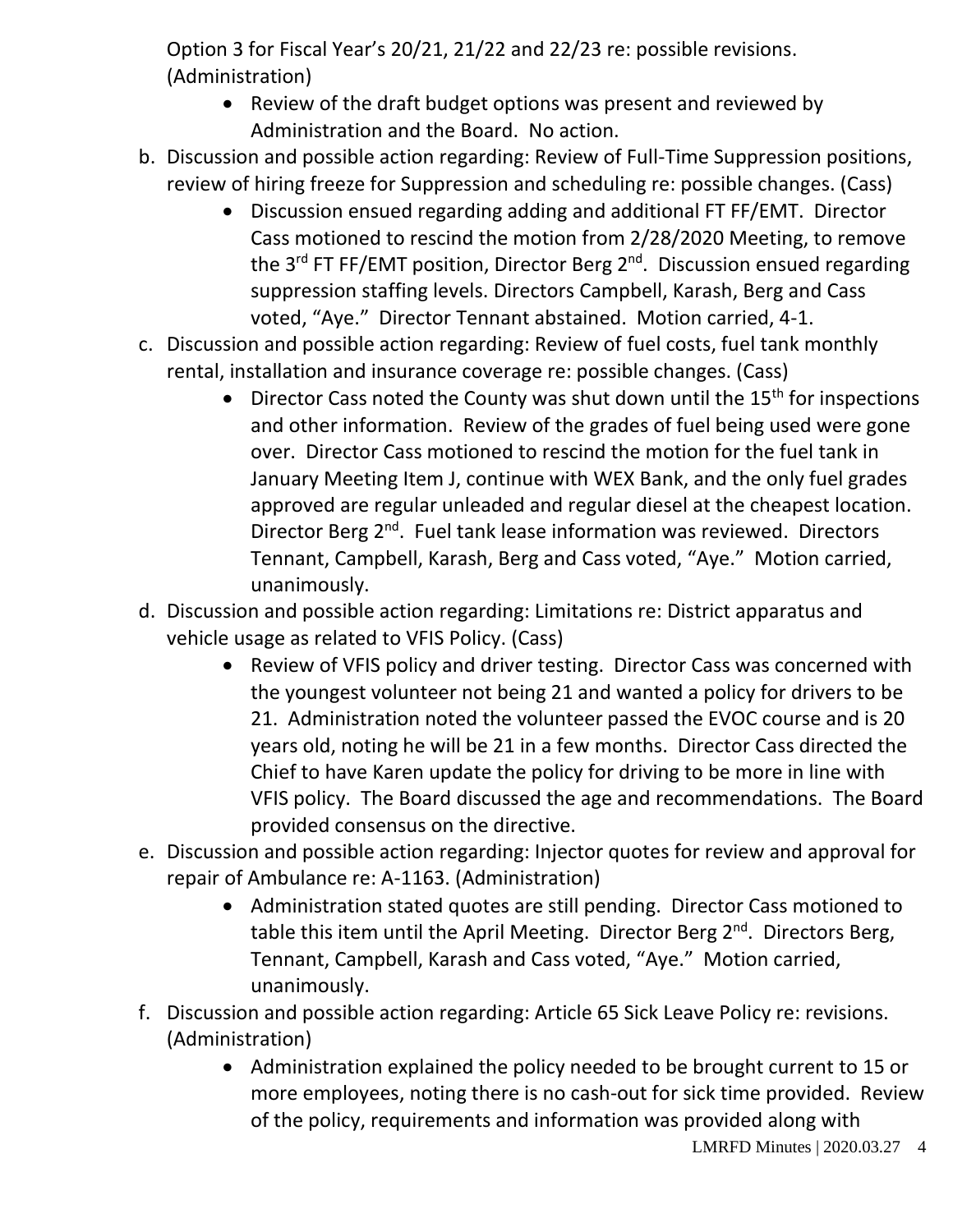providing employees their sick time annually in January. Director Berg motioned to approve the update to the policy, Director Karash 2<sup>nd</sup>. Directors Berg, Karash, Campbell, Tennant and Cass voted, "Aye." Motion carried, unanimously.

- g. Discussion and possible action regarding: Approval for a Training Officer position, stipend amount, hours for position, update and revise Payscale and Organizational Chart re: same. (Administration)
	- Administration explained National Registry and other Districts have a Training Officer listed who is certified and can put on the trainings monthly, etc., noting it's a lot of work and time and this person would input the information into the database as well. It was explained that there is a suppression employee who is certified for this to track everyone's training. Administration stated the training officer position recommendation for differential would be .52 per hr. Administration explained this person is responsible for this with every shift, with all suppression personnel trainings and that this employee would also be covering command calls in lieu of absences. The Board ensued in discussion about projection for new Fiscal Year, how these trainings would work with other shift suppression personnel. Director Tennant motioned to look into next year budget with this, Director Cass 2<sup>nd</sup>. Directors Tennant, Campbell and Karash voted, "Aye." Directors Cass and Berg voted, "Nay." Motion carried, 3-2.
- h. Discussion and possible action regarding: Review of Station 42 operational costs re: possible changes. (Tennant)
	- The Board ensued in discussion of cost to operate St. 42. Administration stated it would be no more cost than it is now. Administration explained it would have volunteers approximately 8 days a month, water hauled from St. 41 and the electric is currently maintained. No action.
- i. Discussion and possible action regarding: Review and authorization for expenditures re: non-essential items; possible expenditure freeze re: non-essential items and approval prior to payment. (Tennant)
	- Director Berg motioned to direct the Chief to review expenditures with Karen and if there are emergencies review with the Clerk and Chair for approval with exception to Boundtree. Director Cass 2<sup>nd</sup>. Directors Tennant, Berg, Campbell, Karash and Cass voted, "Aye." Motion carried, unanimously.
- j. Discussion and possible action regarding: Monthly meeting change to the  $3<sup>rd</sup>$  Monday of the month. (Tennant)
	- No action.
- k. Discussion and possible action regarding: Update on Worker's Compensation for Fiscal Year 20/21. (Tennant)
	- No action.